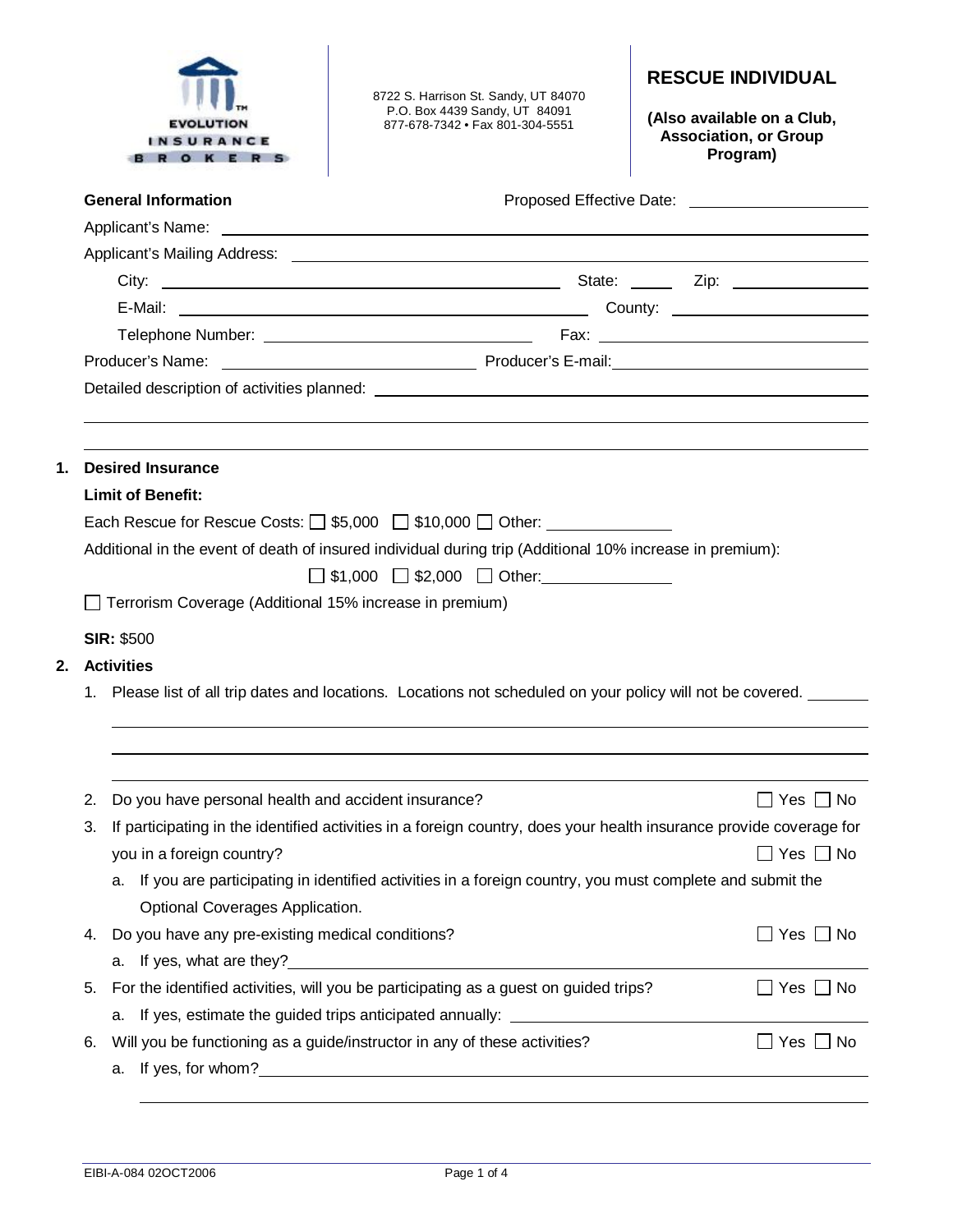**NOTE:** If any trips take place on peaks higher than 5,999 ft. or take place in a foreign country, then you must

complete and submit the Optional Coverages Application prior to binding coverage for those trips.

For each activity for which you are requesting rescue/evacuation coverage, estimate the expected number of days of participation per year, and place that number in the corresponding box. In the "season" blank, indicate the number of seasons: 3 (spring, summer, fall) or 4 (winter, spring, summer, fall). Also provide all other information requested for each activity. For each location, indicate the name of the specific state and/or foreign country, and whether the area is federal, state, or private land (Example-Yosemite Nat. Park in California). Indicate an estimate of the average number of participants that go on each outing.

| <b>ANTICIPATED</b>              | <b>DESCRIPTION OF ACTIVITY</b>                                                                                                                                                                                                 |  |  |
|---------------------------------|--------------------------------------------------------------------------------------------------------------------------------------------------------------------------------------------------------------------------------|--|--|
| <b>NUMBER OF</b><br><b>DAYS</b> | DOMESTIC IN USA ONLY - FOREIGN TRIPS MUST BE ADDED SEPARATELY                                                                                                                                                                  |  |  |
|                                 | Flat-water canoeing/kayaking on river/lake _____ seasons ____ # of years experience.                                                                                                                                           |  |  |
|                                 | Location(s) example and the set of the set of the set of the set of the set of the set of the set of the set of the set of the set of the set of the set of the set of the set of the set of the set of the set of the set of  |  |  |
|                                 | Whitewater canoeing/kayaking $\Box$ class 1-3 $\Box$ class 3-5 seasons # of years                                                                                                                                              |  |  |
|                                 | experience.                                                                                                                                                                                                                    |  |  |
|                                 | Location(s) Location Services and Services and Services and Services and Services and Services and Services and Services and Services and Services and Services and Services and Services and Services and Services and Servic |  |  |
|                                 | Whitewater Rafting $\Box$ class 1-3 $\Box$ class 3-5 seasons $\Box$ # of years experience.                                                                                                                                     |  |  |
|                                 |                                                                                                                                                                                                                                |  |  |
|                                 | Ocean canoeing/kayaking ______ seasons _____ # of years experience.                                                                                                                                                            |  |  |
|                                 |                                                                                                                                                                                                                                |  |  |
|                                 | <b>Rock Climbing</b> $\Box$ free, $\Box$ aid seasons $\Box$ # of years experience.                                                                                                                                             |  |  |
|                                 | Location(s) example and the set of the set of the set of the set of the set of the set of the set of the set of the set of the set of the set of the set of the set of the set of the set of the set of the set of the set of  |  |  |
|                                 | <b>Canyoneering</b> $\Box$ with rappels, $\Box$ w/out rappels _____ seasons ______ # of years experience.                                                                                                                      |  |  |
|                                 | $Location(s)$ $\qquad \qquad$                                                                                                                                                                                                  |  |  |
|                                 | <b>Caving</b> $\Box$ wet $\Box$ dry ________ seasons ________ # of years experience.                                                                                                                                           |  |  |
|                                 |                                                                                                                                                                                                                                |  |  |
|                                 | Ice Climbing ________ seasons ________ # of years experience.                                                                                                                                                                  |  |  |
|                                 | Location(s) Location(s)                                                                                                                                                                                                        |  |  |
|                                 | <b>Backcountry/XC skiing</b> $\Box$ avalanche terrain $\Box$ touring $\Box$ seasons $\Box$ # of years                                                                                                                          |  |  |
|                                 | experience.                                                                                                                                                                                                                    |  |  |
|                                 |                                                                                                                                                                                                                                |  |  |
|                                 | <b>Mountaineering</b> $\Box$ with ice axes/crampons $\Box$ w/o axe/crampons                                                                                                                                                    |  |  |
|                                 | seasons # of years experience.                                                                                                                                                                                                 |  |  |
|                                 | Location(s) expression and the set of the set of the set of the set of the set of the set of the set of the set of the set of the set of the set of the set of the set of the set of the set of the set of the set of the set  |  |  |
|                                 | Day hiking _______ seasons _____ # of years experience.                                                                                                                                                                        |  |  |
|                                 | Location(s) $_{-}$                                                                                                                                                                                                             |  |  |
|                                 | <b>Backpacking</b> seasons # of years experience.                                                                                                                                                                              |  |  |
|                                 | Location(s) expression and the set of the set of the set of the set of the set of the set of the set of the set of the set of the set of the set of the set of the set of the set of the set of the set of the set of the set  |  |  |
|                                 | <b>Mountain Biking</b> seasons # of years experience.                                                                                                                                                                          |  |  |
|                                 | Location(s)_                                                                                                                                                                                                                   |  |  |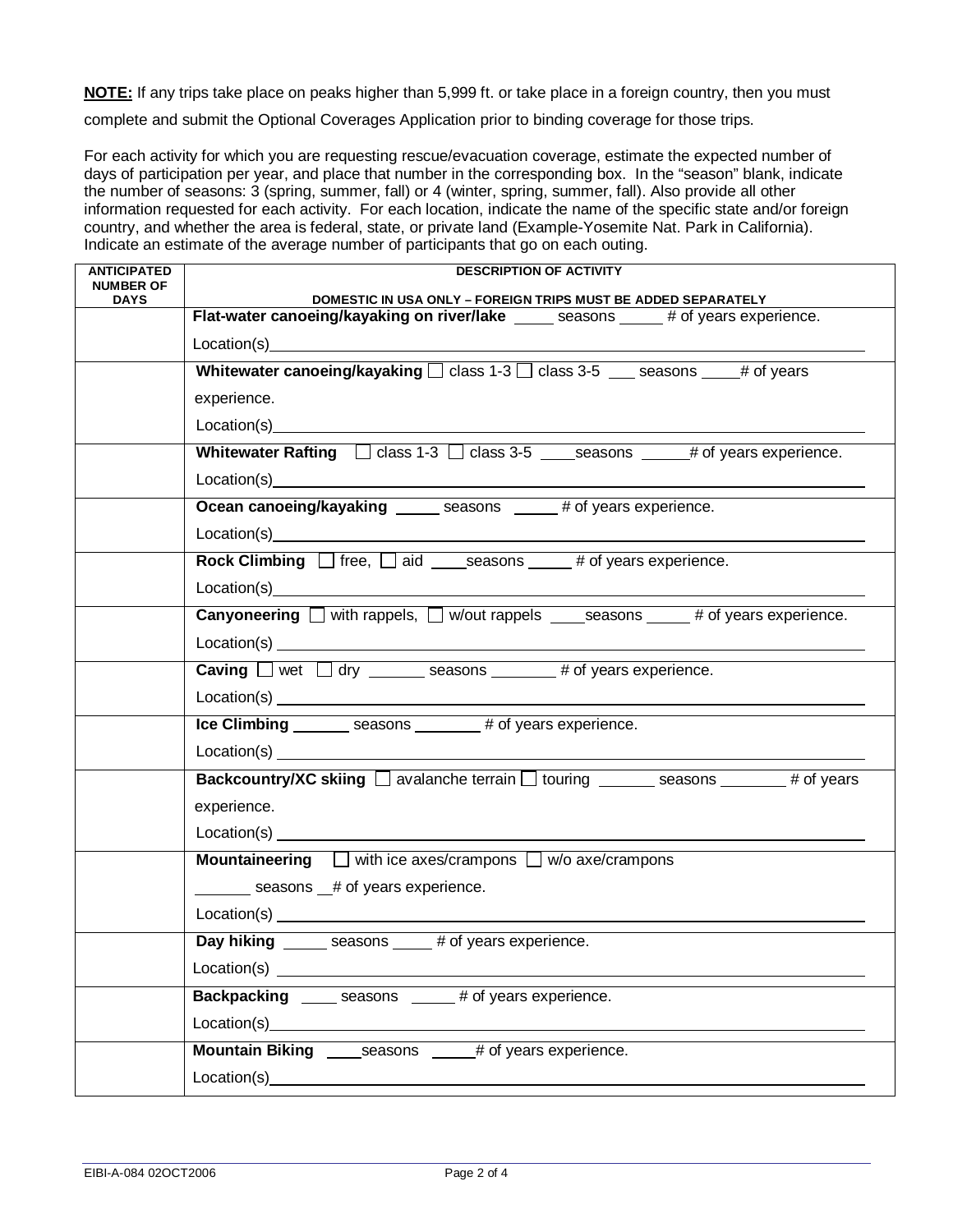| <b>DESCRIPTION OF ACTIVITY</b>                                                                                                                                                                                                                      |  |  |
|-----------------------------------------------------------------------------------------------------------------------------------------------------------------------------------------------------------------------------------------------------|--|--|
| DOMESTIC IN USA ONLY - FOREIGN TRIPS MUST BE ADDED SEPARATELY                                                                                                                                                                                       |  |  |
| <b>Horse packing</b> $\Box$ trail rides $\Box$ drop camps _______ seasons _______# of years experience.                                                                                                                                             |  |  |
|                                                                                                                                                                                                                                                     |  |  |
| Location(s) Location(s)                                                                                                                                                                                                                             |  |  |
|                                                                                                                                                                                                                                                     |  |  |
| Hunting without horses seasons # of years experience.                                                                                                                                                                                               |  |  |
| Location(s)<br><u>a sa mga barangan ng mga barangan ng mga barangan ng mga barangan ng mga barangang ng mga barangang ng mga barangang ng mga barangang ng mga barangang ng mga barangang ng mga barangang ng mga barangang ng mga barangang ng</u> |  |  |
|                                                                                                                                                                                                                                                     |  |  |
| Other the contract of the contract of the contract of the contract of the contract of the contract of the contract of the contract of the contract of the contract of the contract of the contract of the contract of the cont                      |  |  |
| Location(s)<br><u> 1980 - Jan Stein Stein Stein Stein Stein Stein Stein Stein Stein Stein Stein Stein Stein Stein Stein Stein S</u>                                                                                                                 |  |  |
|                                                                                                                                                                                                                                                     |  |  |

## **REPRESENTATIONS AND WARRANTIES**

The "Applicant" is the party to be named as the "Insured" in any insuring contract if issued. By signing this Application, the Applicant for insurance hereby represents and warrants that the information provided in the Application, together with all supplemental information and documents provided in conjunction with the Application, is true, correct, inclusive of all relevant and material information necessary for the Insurer to accurately and completely assess the Application, and is not misleading in any way. The Applicant further represents that the Applicant understands and agrees as follows: (i) the Insurer can and will rely upon the Application and supplemental information provided by the Applicant, and any other relevant information, to assess the Applicant's request for insurance coverage and to quote and potentially bind, price, and provide coverage; (ii) the Application and all supplemental information and documents provided in conjunction with the Application are warranties that will become a part of any coverage contract that may be issued; (iii) the submission of an Application or the payment of any premium does not obligate the Insurer to quote, bind, or provide insurance coverage; and (iv) in the event the Applicant has or does provide any false, misleading, or incomplete information in conjunction with the Application, any coverage provided will be deemed void from initial issuance.

The Applicant hereby authorizes the Insurer and its agents to gather any additional information the Insurer deems necessary to process the Application for quoting, binding, pricing, and providing insurance coverage including, but not limited to, gathering information from federal, state, and industry regulatory authorities, insurers, creditors, customers, financial institutions, and credit rating agencies. The Insurer has no obligation to gather any information nor verify any information received from the Applicant or any other person or entity. The Applicant expressly authorizes the release of information regarding the Applicant's losses, financial information, or any regulatory compliance issues to this Insurer in conjunction with consideration of the Application.

The Applicant further represents that the Applicant understands and agrees the Insurer may: (i) present a quote with a Sublimit of liability for certain exposures, (ii) quote certain coverages with certain activities, events, services, or waivers excluded from the quote, and (iii) offer several optional quotes for consideration by the Applicant for insurance coverage. In the event coverage is offered, such coverage will not become effective until the Insurer's accounting office receives the required premium payment.

The Applicant agrees that the Insurer and any party from whom the Insurer may request information in conjunction with the Application may treat the Applicant's facsimile signature on the Application as an original signature for all purposes.

The Applicant acknowledges that under any insuring contract issued, the following provisions will apply:

1. A single Accident, or the accumulation of more than one Accident during the Policy Period, may cause the per Accident Limit and/or the annual aggregate maximum Limit of Liability to be exhausted, at which time the Insured will have no further benefits under the Policy.

2. The Insured may request the Insurer to reinstate the original Limit of Liability for the remainder of the Policy period for an additional coverage charge, as may be calculated and offered by the Insurer. The Insurer is under no obligation to accept the Insured's request.

3. The Applicant understands and agrees that the Insurer has no obligation to notify the Insured of the possibility that the maximum Limit of Liability may be exhausted by any Accident or combination of Accidents that may occur during the Policy Period. The Insured must determine if additional coverage should be purchased. The Insurer is expressly not obligated to make a determination about additional coverage, nor advise the Insured concerning additional coverage.